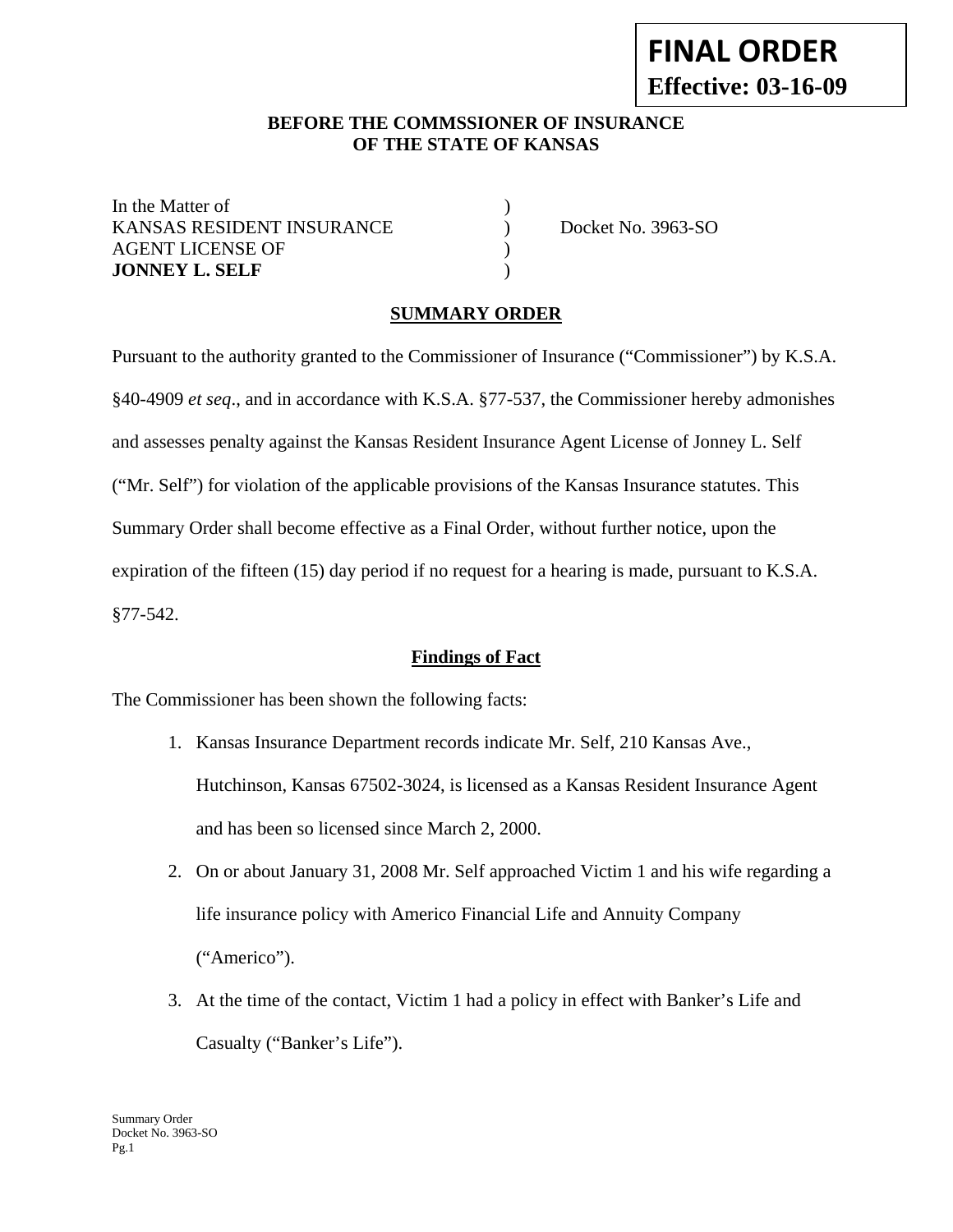- 4. According to Victim 1's wife's complaint, Mr. Self convinced Victim 1 and his wife to enter the life insurance policy with Americo and give up the Banker's Life policy.
- 5. At the time Victim 1 entered the contract, he did not have sufficient funds in his checking account to pay the premium due on the Americo policy.
- 6. Mr. Self agreed to loan Victim 1 the amount necessary to pay the premium from his personal checking account.
- 7. Victim 1 subsequently repaid the premium amount in full when he had sufficient funds to do so.

## **Applicable Law**

- K.S.A. 40-4909 states, in pertinent part:
	- (a) The commissioner may deny, suspend, revoke or refuse renewal of any license issued under this act if the commissioner finds that the applicant or license holder has:
		- (2) Violated:
			- (A)Any provision of chapter 40 of the Kansas Statutes Annotated, and amendments thereto, or any rule and regulation promulgated thereunder;
		- (7) Admitted to or been found to have committed any insurance unfair trade practice or fraud in violation of K.S.A. 40-2404 and amendments thereto.

K.S.A. 40-2404 states, in pertinent part:

The following are hereby defined as unfair methods of competition and unfair or deceptive acts or practices in the business of insurance:

(8) …allowing, giving or offering to pay, allow or give, directly or indirectly, as inducement to such insurance, or annuity, any rebate of premiums payable on the contract, any special favor or advantage in the dividends or other benefits thereon, any valuable consideration or inducement whatever not specified in the contract…..or anything of value whatsoever not specified in the contract.

# **Conclusions of Law**

Based on the Findings of Fact enumerated above in Paragraphs #1 through #7 and the Applicable Law above,

Summary Order Docket No. 3963-SO Pg.2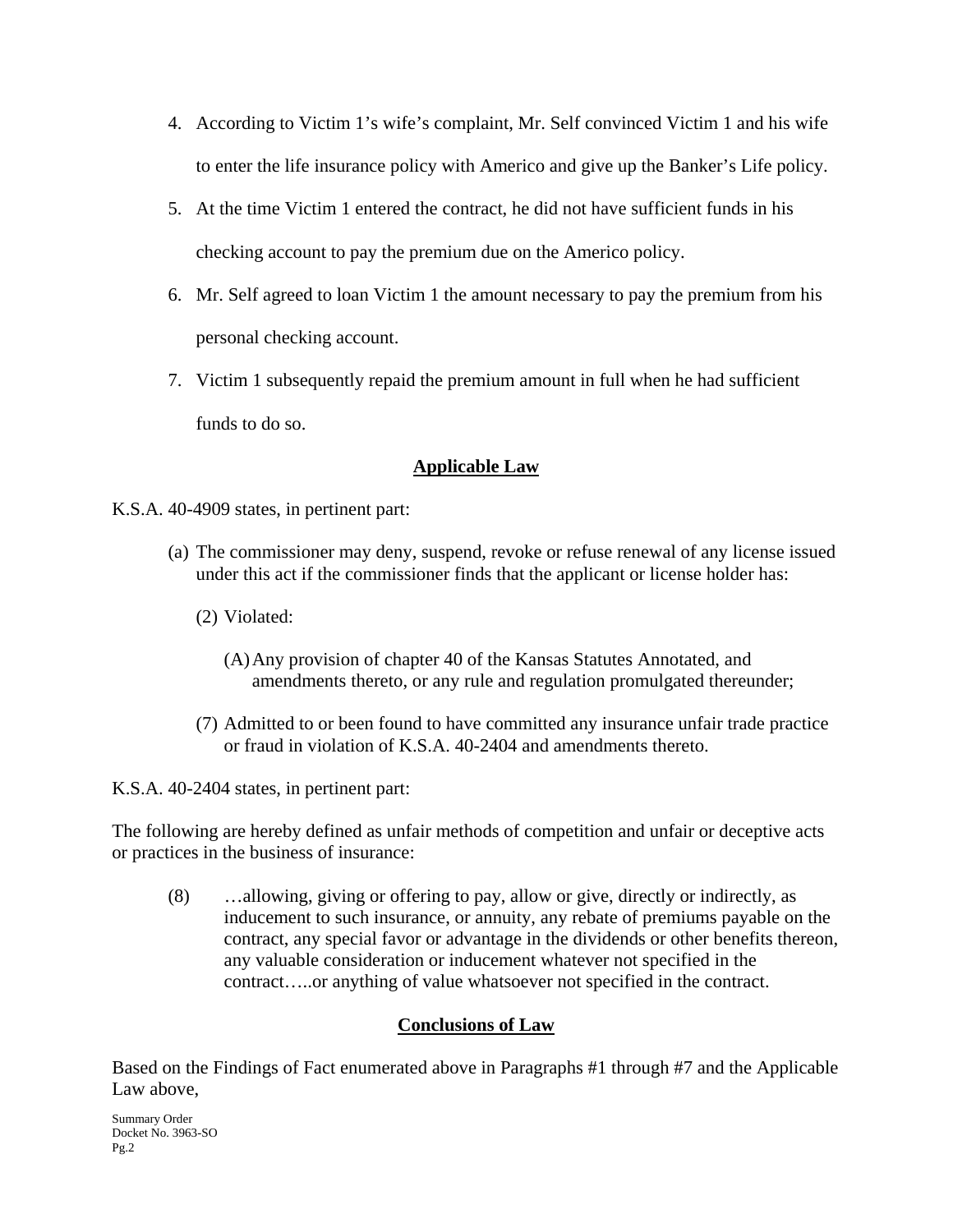#### **IT IS THEREFORE ORDERED BY THE COMMISSIONER OF INSURANCE:**

- 8. Mr. Self's action in loaning money to Victim 1 to pay the premium on the Americo policy constitutes a violation of K.S.A. 40-2404(8) and K.S.A. 40-4909(a)(2)(A) and K.S.A. 40-4909(a)(7).
- 9. Pursuant to K.S.A. 40-2407(a)(1), Mr. Self shall pay an administrative penalty of Two Hundred Fifty Dollars and no cents (\$250.00) for the above-stated violation of K.S.A. 40-2404(8) and K.S.A. 40-4909(a).
- 10. The Commissioner shall maintain jurisdiction over this matter to issue any Order(s) deemed necessary and appropriate.

# **NOTICE OF RIGHTS**

Jonney L. Self ("Mr. Self") is entitled to a hearing pursuant to K.S.A. 77-537, the Kansas administrative Procedure Act. If Mr. Self desires a hearing, the company must file a written request for a hearing with:

 John W. Campbell, General Counsel Kansas Insurance Department 420 S.W.  $9<sup>th</sup>$  Street Topeka, Kansas 66612

This request must be filed within fifteen (15) days from the date of service of this Order. If Mr. Self requests a hearing, the Kansas Insurance Department will notify the company of the time and place of the hearing and information on the procedures, right of representation, and other rights of parties relating to the conduct of the hearing, before commencement of the same.

If a hearing is not requested in the time and manner stated above, this Summary Order shall become effective as a Final Order upon the expiration of time for requesting a hearing, pursuant